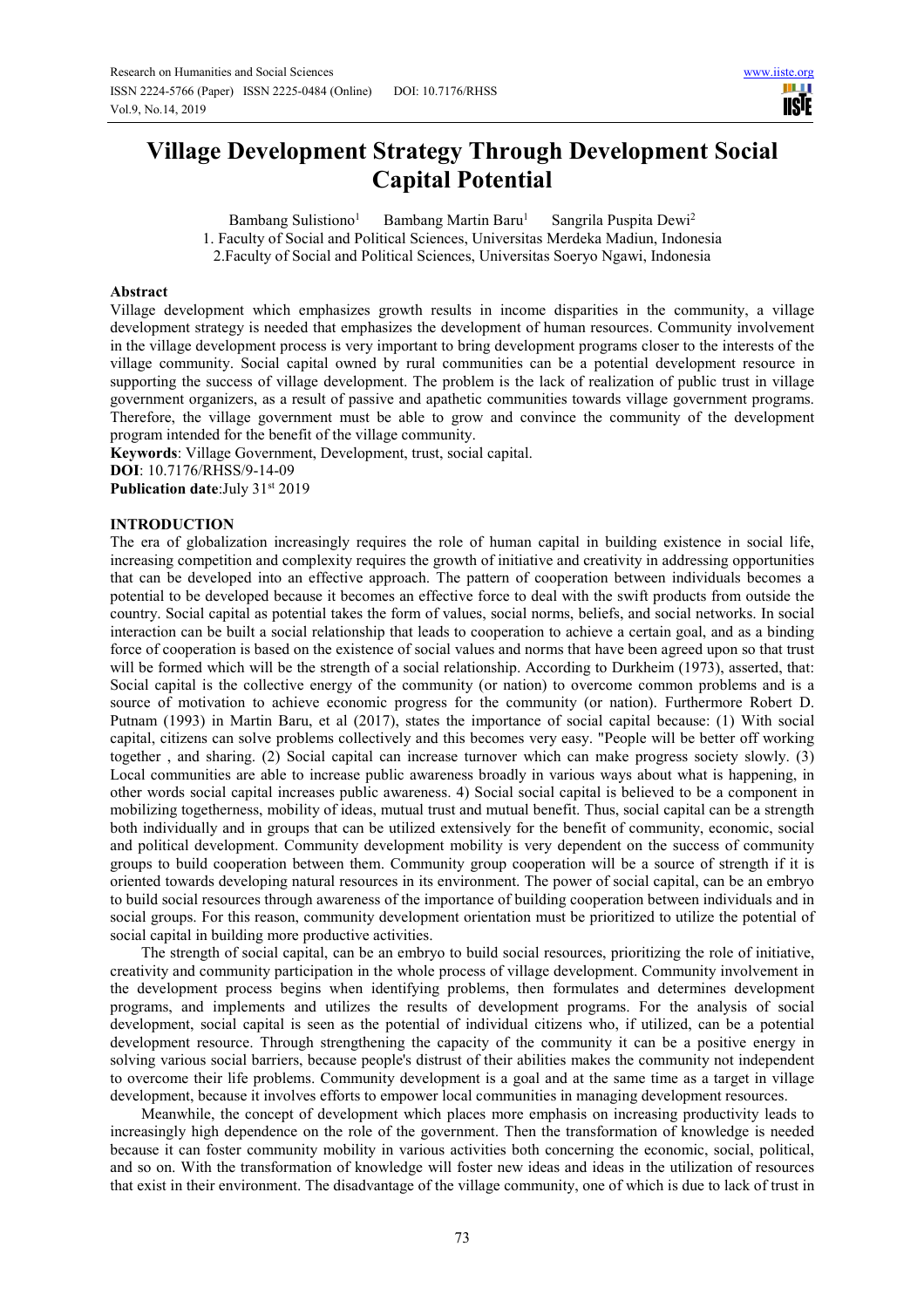the capabilities it has, in terms of each individual has the potential that can be utilized to support his social mobility. The limited ability also makes the village community lack ideas and ideas to cultivate the potential sources that exist in the village environment. Therefore, the concept of village development must pay attention to the community not only as an object that receives benefits but also as a subject or actor in development. The concept of community-based resource management can be an alternative village development strategy that provides opportunities and opportunities for rural communities to manage the village development process. This strategy gives more freedom to villagers to plan, implement and supervise the success of development. By being given the opportunity to manage village development indirectly the village community is also responsible for the successful implementation of village development. In contrast to conventional development strategies that are more concerned with the results than the transformation of knowledge to rural communities. In conventional development strategies all decisions and policies are carried out centrally so that the village community only plays a role in receiving the results of the development that has been carried out. This development strategy is less educative because village communities have very limited role in development, so there is no social transformation especially in managing development resources for rural communities. The element of village community involvement in the development process is only limited to the implementation of development that has been formulated by the government, so that the position of the village community is only as a consumer of the village development program. Thus, the success of the performance of community-based resource management can be seen from the level of mobilization of rural communities in utilizing available resources to be more productive, equitable and sustainable to meet the various needs of the village community. According to Korten (1987: 3) in Soetomo (2010: 386-387), that: the success of the community development process that uses this strategy is not enough to use productivity testing but empowerment testing. Productivity testing is also important to see the capacity of community-based resource management towards efforts to fulfill collective needs in order to improve welfare. Besides that, it is also important to test empowerment to see the extent of the role of rural communities in managing existing resources. This strategy is quite promising in an effort to improve the welfare of rural communities if involvement in controlling the management of resources can be widely distributed within the community, not depending on the village elite, or from the government.

In the life of the village community, it is very easy to organize themselves for the benefit of the general public, because the village community is still strong in the presence of collective awareness, social solidarity and common interests. Social values become the potential to be utilized in the movement for the broader interest, when the community has the initiative and creativity towards efforts to realize the development program it will be easier to mobilize the village community, and even the village community often contributes in various forms its ability to support the realization of joint actions independently and self-management. While social responsibility in the village community is very high awareness, therefore the control or control of the development program should be left to the local community. So what is needed is to increase the capacity of community control over joint decisions needed by organizations and approaches that can encourage initiatives, responsibilities and management independently that can strengthen the social degree process.

# **LITERATURE REVIEW**

Village development strategies that place more emphasis on community-based resource management as a correction for the failure of conventional production-oriented development strategies. Conventional development is more centralized, while community-based resource management is decentralized. Decentralization in the concept of community-based resource management is in decision making starting from identifying problems, planning and determining development programs, and implementing and utilizing the results of development programs. Therefore in this strategy the implementation prioritizes self-management, where local communities get the widest opportunity to manage activities related to meeting their needs. This is different from conventional centralized development strategies, emphasizing the command or instruction pathway where local communities only carry out development programs because the central government decides. According to Ascher and Healy (1990) in Soetomo (2010: 396), centralization tends to show a concentration of authority in: (1) the level of the central government compared to regional or local levels, (2) departmental command lines compared to semiautonomous authorities or to institutions who are dedicated to a special program, (3) local authorities compared to local communities, (4) local community elites compared to the broad spectrum of community members.

Decentralization in community-based management strategies, not decision-making as if handed over at a lower level of authority but decision-making is still in the central government, or decentralization is not interpreted as technocratic decision making, namely determination based on the analysis of experts or practitioners , but the expected decentralization concept is that decision making must be truly returned to the local community so that it will be relevant and accommodating to the problems and needs of the local community. The mechanism and procedure for decision-making must be fully given to the community, so that the community will learn to be responsible for its own decisions and consequently the community will bear the consequences of that decision. Such an answer mechanism and procedure is expected to be institutionalized in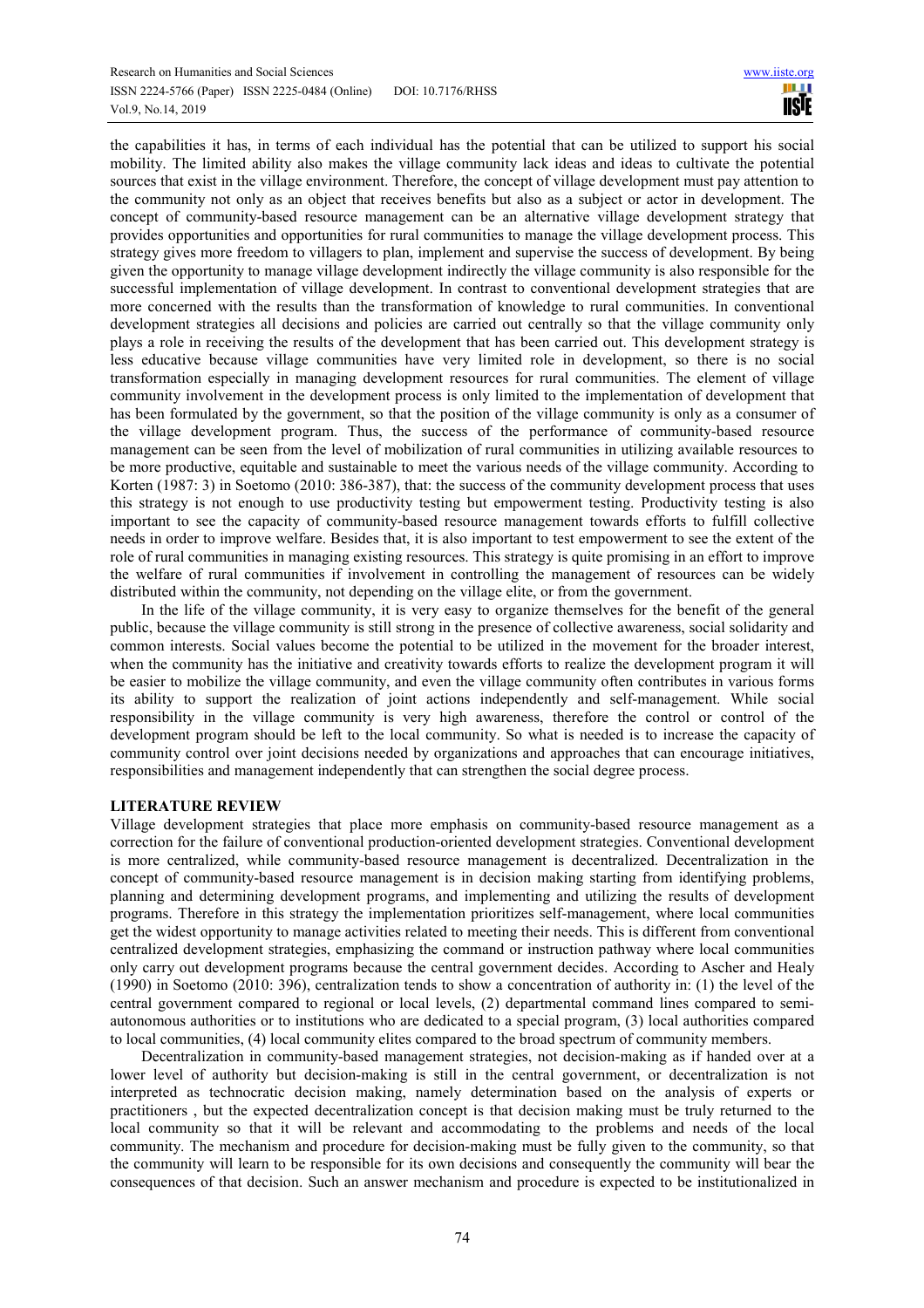people's lives. Unlike the conventional approach, where the mechanisms and procedures for answer coverage are also delegated from the central government to local governments, a mechanism like this will create "small kings" at the local community level, because this mechanism still relies on the local government through taking mechanisms decision on the development program.

The decentralized approach prioritizing community-based resource management is more flexible in determining the development program of each local community, because it is recognized that each local community has different characteristics, which are related to the source of the problem it faces, and the resources it has. With a decision-making mechanism for the local community, it will be more effective because the people who formulate and determine the development program are also the community, so that the development program will be closer to the needs of the local community. Moreover, through this approach the potential and resources available can be more actualized because the local community knows better and knows more about the various potentials and resources available. In addition, this approach also has advantages, especially in utilizing local resources that are more oriented to environmental balance, because local communities have values that are passed down from generation to generation. These natural resource management patterns can be carried out in an institutionalized and self-managed manner. so that it enables the implementation of community building activities on initiatives and creativity from within and does not interfere with the balance of the environment. According to Soetomo (2010: 399-402), the implementation of decentralization in the form of self-management with various changes in methods in the decision-making process required several preconditions. First, new mechanisms in the decision-making process and management of development need to be facilitated in the form of social institutions that are quite entrenched in the community concerned. The social institution in question is not only in the form of the presence of a formal organization or institution, but rather as a pattern of activity that has become an integral part of people's lives. The existence of a pattern of joint activities that are actualized in the new mechanism of decision-making processes and development management, to be sufficiently established and entrenched, requires an institutionalization process to occur, the pattern of activities and mechanisms has the capacity to encourage joint action, and as rooted institutions will be able to survive in the long term, so as to enable more continuity and independence of the development management process. Second, giving authority to local communities in decision making supported by community capacity. Management and control of resources requires the capacity of the local community itself to do so. The authority possessed without the capacity to do so will not produce results that are idealized. On the other hand, the issue of capacity is often used as a pretext for parties outside the local community, including the government, not to or have not provided such authority. In terms of, as already stated through long experience and social learning processes, local communities basically have self-management capacity. That the capacity of the local community needs to be continually improved, it is something that is certain and that can be done through the social learning process. Capacity in question includes capacity in identifying problems and needs, identifying resources and opportunities, and capacity for managing resources. The problem that often arises is the different perceptions in identifying, which is not often caused by differences in references and interests, for example between local communities and the government. Because of this difference, often the government through its bureaucracy appraises that what is identified by the local community is not a list of needs, but a wish list. This kind of thing is often used as an excuse to judge that the local community does not yet have the capacity to identify needs. In this case, the community-based resource management approach actually assumes that the local community itself knows best what is the problem and its needs. Third, basically decentralization implies delegation of authority to lower levels, in this case to the local community. If in the conventional development paradigm of authority, then with the conventional development paradigm the authority in decision making is carried out centrally so with a paradigm that is centered on the people, that authority is given to the local community. For this reason, it takes political will from the government in giving such authority, in the sense of wholehearted delegation with sincerity, not as the Javanese proverb says, given its head but its tail is held. The delegation of whole-hearted authority contains more essential and substantial meaning, not merely procedural. It is very possible, procedurally as if decision-making has been carried out at the level of the local community, but actually is essentially and substantially still held by the government. In the practice of implementing community development, it is not uncommon to find the presence of new established institutions from above, which are formally functioned as a forum for community participation and facilitating decision-making from below. However, in reality these institutions are rarely rooted in people's lives and tend to be more upward-oriented. Therefore, various programs that are actually top down then formally and procedurally are conditioned as if they are bottom up through the mechanism within this institution.

The willingness of the government to give authority to the community in making decisions requires a change in the vision and attitude of the government bureaucracy. While the appraisal of government officials to the local community over the capacity to make decisions too under estimate is not fundamental, it is only not wholehearted to give authority to the local community. The relationship between the bureaucratic apparatus is no longer between rulers and those who are controlled but rather horizontal relations. Thus the position of the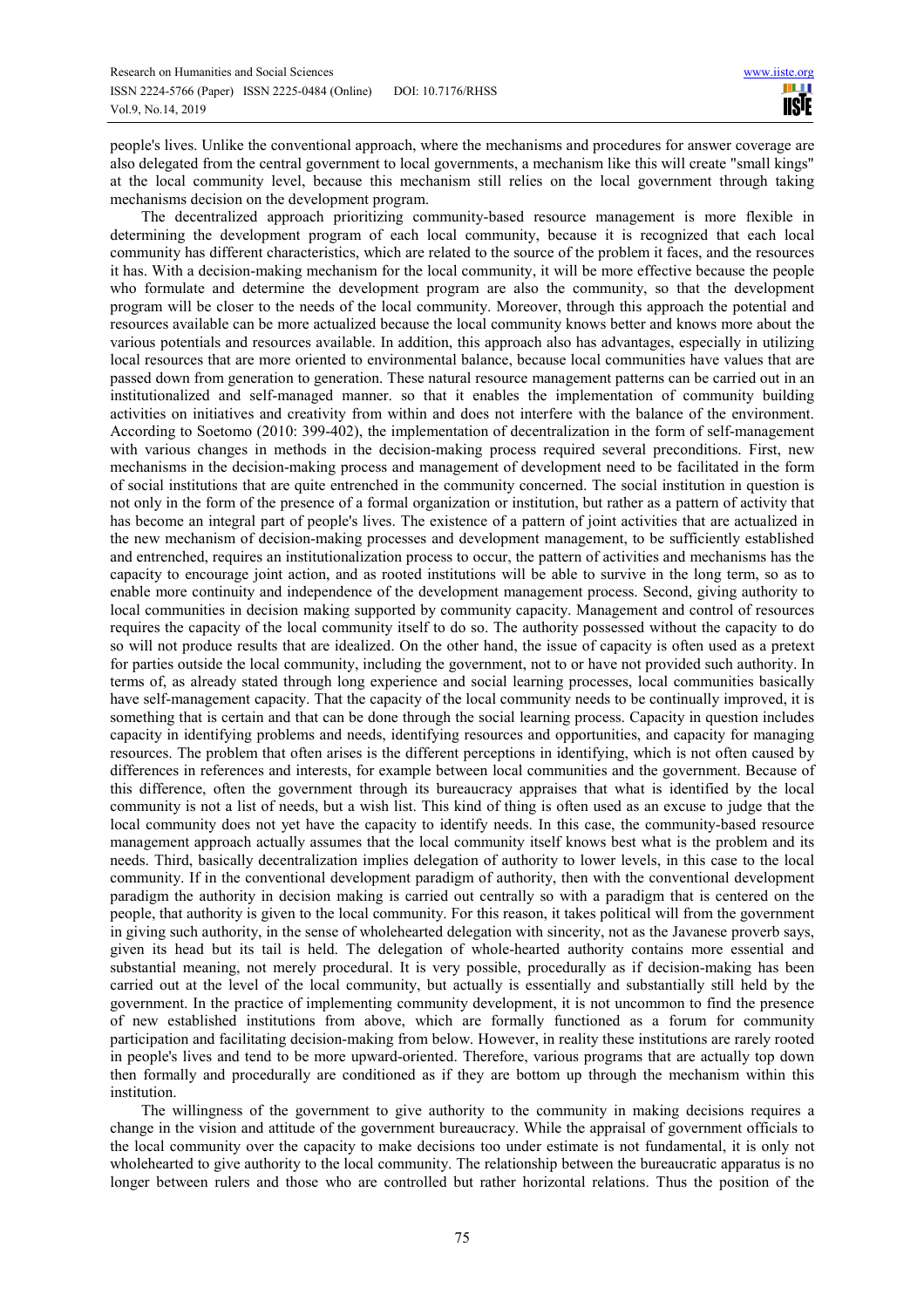government and its apparatus does not always have to be more informed, more powerful and more in control of resources. Such a change in vision and attitude is not easy because a centralized approach that places the government bureaucracy and its apparatus in a higher position than the local community has been going on for quite a long time and is quite coloring the attitudes and thinking patterns of the bureaucratic apparatus. This condition makes failure in realizing village development goals. For this reason, in a community-based development strategy emphasizing the utilization of community potential as a resource for rural development. Every individual has the potential for social capital, which is formed in values, social norms, beliefs, and social networks that are very useful to support various activities both individually and in groups. If the potential for social capital can be institutionalized, it can be a great force to support the development process, only the problem is the community's trust in the village administration. Trust can be grown through the policies and actions of the village government towards the interests of the community. The policies produced in the form of development programs must be truly oriented to the interests of the wider community, and through the actions of the village government to always pay attention to community services. The growth of the trust will produce mutual cooperation as a strength of community cooperation in supporting the village development process. The mutual cooperation attitude can be done through active involvement in various village development activities, and fostering awareness of social responsibility for the success of village development.

- From the concept of thought above, it can be stated as a hypothesis in this study, are:
- *Ho = There is no relationship between the potential of social capital towards the implementation of village development,*
- *Ha = There is a relationship between the potential of social capital towards the implementation of village development.*

While the focus and direction of this research can be illustrated in the diagram as follows:

Picture. 1

Relationship structure of potential social capital and implementation of village development



# **RESEARCH METHODS**

This study uses a quantitative approach to determine respondents' assessment of the potential of social capital, and the implementation of village development. Data was collected through distributing questionnaires to 120 respondents who were randomly selected in 6 villages in Madiun Regency. Each village was assigned 20 respondents by stratified random sampling, which consisted of: village heads, village officials, BPD, LKMD, community leaders, PKK, and the community. Respondents' assessment was measured using a Likert scale with gradations from very positive to very negative, in the form of words such as: a) Strongly agree with a score of 5, b) agree with a score of 4, c) Hesitate with a score of 3, d) No agree with the score 2, and e) Strongly disagree with the score 1. While the method of data analysis uses a regression analysis model with processing through SPSS.

# **RESULTS AND DISCUSSION.**

#### **Correlation Test**

For the hypothesis test, a correlation test between the potential variables of social capital (VX) as an independent variable on the implementation of village development (VY) as the dependent variable is conducted. The correlation test results are as follows:

Table. 1 Relationship between the potential of social capital towards the implementation of village development

|                                       | <b>Correlations</b> |                                |                                          |
|---------------------------------------|---------------------|--------------------------------|------------------------------------------|
|                                       |                     | potential of<br>social capital | implementation of<br>village development |
| potential of social capital           | Pearson Correlation |                                | $,852**$                                 |
|                                       | $Sig. (2-tailed)$   |                                | ,000                                     |
|                                       | N                   | 120                            | 120                                      |
| implementation of village development | Pearson Correlation | $,852**$                       |                                          |
|                                       | Sig. (2-tailed)     | ,000                           |                                          |
|                                       | N                   | 120                            | 120                                      |

\*\*. Correlation is significant at the 0.01 level (2-tailed).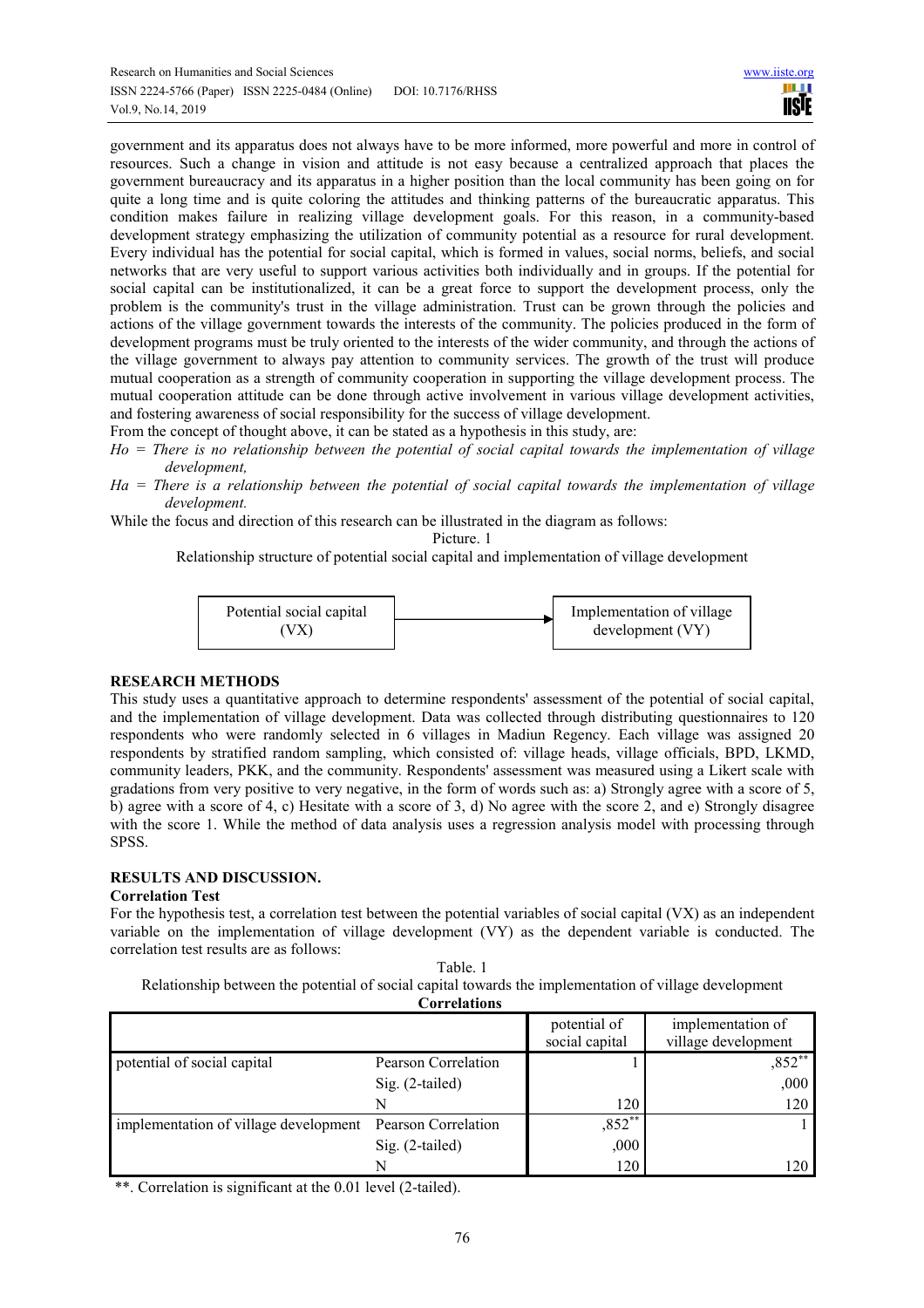From the table above, the value of the correlation between the potential variables of social capital and the variable of village development is equal to 0.852 with a value of pvalue = 0,000. When compared with the value of  $\alpha = 0.05$ , it is known that p value = (0,000)  $\alpha$  (0.05). Thus, the Ha hypothesis is accepted, namely there is a correlation between the potential of social capital and the implementation of village development.

#### **Regression Test**

The results of the regression calculation between the variables of potential social capital towards the implementation of village development are:

| Table, 2                                                                        |  |  |  |  |  |
|---------------------------------------------------------------------------------|--|--|--|--|--|
| Effect of potential social capital on the implementation of village development |  |  |  |  |  |
| Coefficients <sup>a</sup>                                                       |  |  |  |  |  |

| $\sim$                   |                             |            |                           |      |          |  |  |  |
|--------------------------|-----------------------------|------------|---------------------------|------|----------|--|--|--|
|                          | Unstandardized Coefficients |            | Standardized Coefficients |      |          |  |  |  |
| Model                    |                             | Std. Error | Beta                      |      | Sig.     |  |  |  |
| (Constant)               | 1,187                       | 3,235      |                           | ,367 |          |  |  |  |
| potential social capital | 970                         | ,055       |                           | .659 | $.000\,$ |  |  |  |

a. Dependent Variable: implementation of village development

From the regression equation  $(Y = a + bX)$ , it can be identified: (1) Constant value 1,187; shows that the potential for social capital will be constant if the variable of village development is zero (none), assuming other factors remain or do not change in value. (2) Variable potential for social capital valued at 0.970 (positive) indicates the influence of potential social capital on the implementation of village development. If the potential for social capital increases by 1 unit, the implementation of village development also increases by 0.970. Thus the potential of social capital has a positive effect on the implementation of village development.

#### **Determination Test.**

The coefficient of determination (R2) is used to measure how far the model's ability to explain variations in the dependent variable (Ghozali, 2006). The test results of the coefficient of determination are:

Determination Test Results between the variables of potential social capital

and implementation of village development

| Model Summary <sup>b</sup> |               |  |  |                                                                   |  |  |
|----------------------------|---------------|--|--|-------------------------------------------------------------------|--|--|
|                            |               |  |  | Model R R Square   Adjusted R Square   Std. Error of the Estimate |  |  |
| ▌1                         | $852^{\circ}$ |  |  |                                                                   |  |  |
|                            |               |  |  |                                                                   |  |  |

a. Predictors: (Constant), potential social capital

b. Dependent Variable: implementation of village development

The amount of Multiple Coefficient of Determination (R Square) is 0.725 or 72.5% which means that the implementation of village development can be explained by the potential variables of social capital, while the remaining 27.5% is explained by other variables not explained in this study. Social capital as a social resource can be a potential force to support village development, because social capital will produce a form of cooperation between villagers and village government in implementing village development. For this reason, it is necessary to involve the villagers in the village development process, namely to start identifying problems and formulating village development programs, up to the implementation and utilization of village development. The involvement of the villagers will bring the village development goals closer to the needs of the villagers, so that the benefits of development can be felt by the villagers

# **CONCLUSION.**

The role of human capital in the era of globalization is very important because competition is increasing and the complexity of the problem requires initiative and creativity in addressing the various opportunities that exist to grow the people's economy. Social capital as a social resource can be an effective force to mobilize and foster people's economic mobility in order to deal with the swift products from abroad. Social capital as a potential can be built on cooperation in utilizing more profitable social networks. For this reason, social capital can be a village development strategy in driving the rural economy, because social capital is still developing well and even becomes a binding tradition value to rural communities.

#### **CONFLICT OF INTEREST**

There is no conflict of interest.

# **ACKNOWLEDGMENTS**

This article is sponsored by the Kemenristik-Dikti Indonesian Research Grants Program.